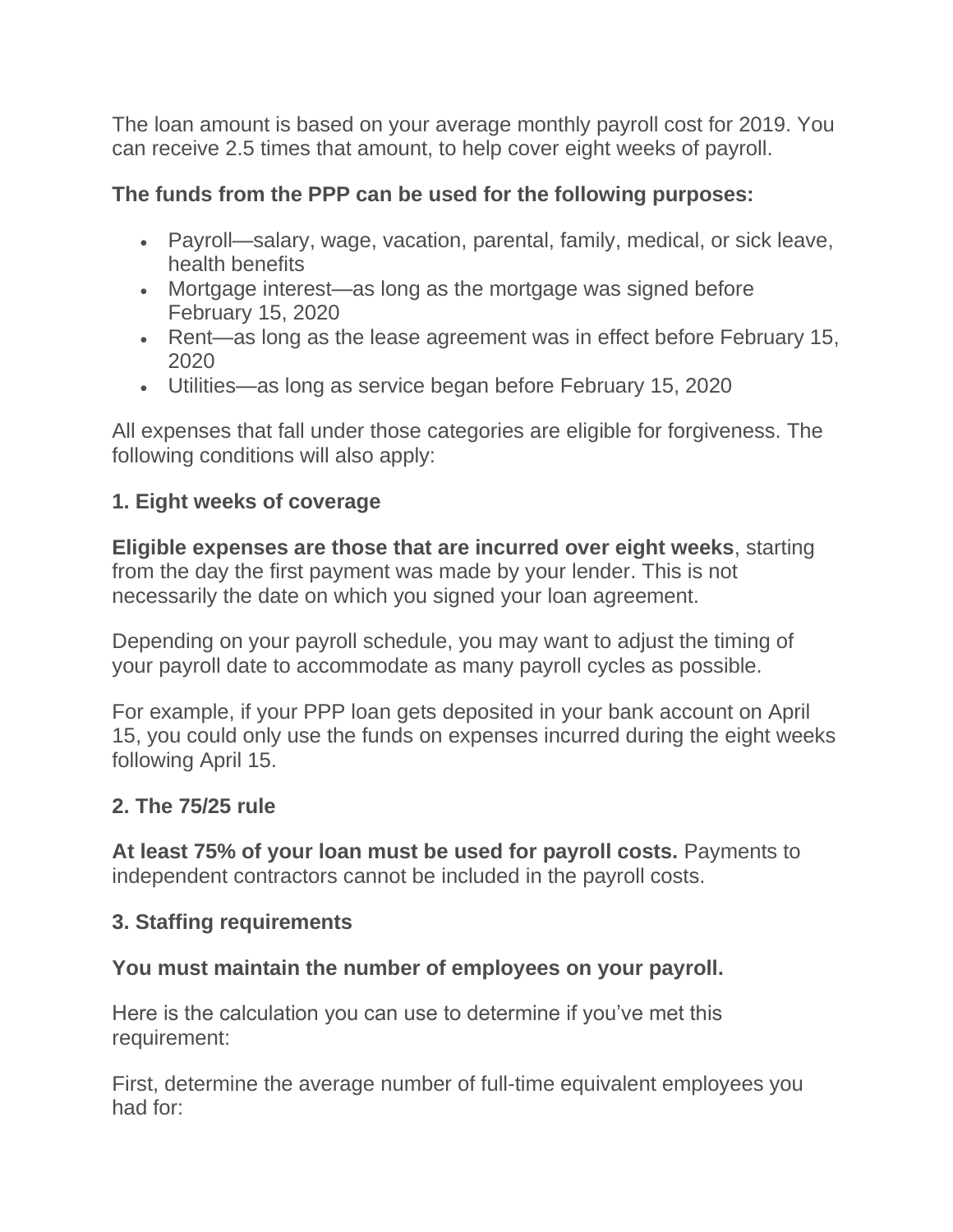- The 8-week period following your initial loan disbursement, (**A**)
- February 15, 2019 to June 30, 2019, (**B1**)
- and January 1, 2020 to February 29, 2020. (**B2**)

Take **A** and divide that by **B1**. Do the same with **B2**. Take the largest number you obtain. If you're a seasonal employer, you must divide by **B1**.

- If you get a number equal to or larger than 1, you successfully maintained your headcount and meet this requirement.
- If you get a number smaller than 1, you did not maintain your headcount and your forgivable expenses will be reduced proportionately.

# **(A new exemption on re-hiring employees)**

Employees who were laid off or put on furlough may not wish to be rehired onto payroll. If the employee rejects your re-employment offer, you may be allowed to exclude this employee when calculating forgiveness. To qualify for this exemption:

- You must have made an written offer to rehire in good faith
- You must have offered to rehire for the same salary/wage and number of hours as before they were laid off
- You must have documentation of the employee's rejection of the offer

Note that employees who reject offers for re-employment may no longer be eligible for continued unemployment benefits.

#### **4. Pay requirements**

#### **You must maintain at least 75% of total salary.**

This requirement will be individually assessed for every employee that did not receive more than \$100,000 in annualized pay in 2019.

If the employee's pay over the 8 weeks is less than 75% of the pay they received during the most recent quarter in which they were employed, the eligible amount for forgiveness will be reduced by the difference between their current pay and 75% of the original pay.

#### **5. Rehiring grace period**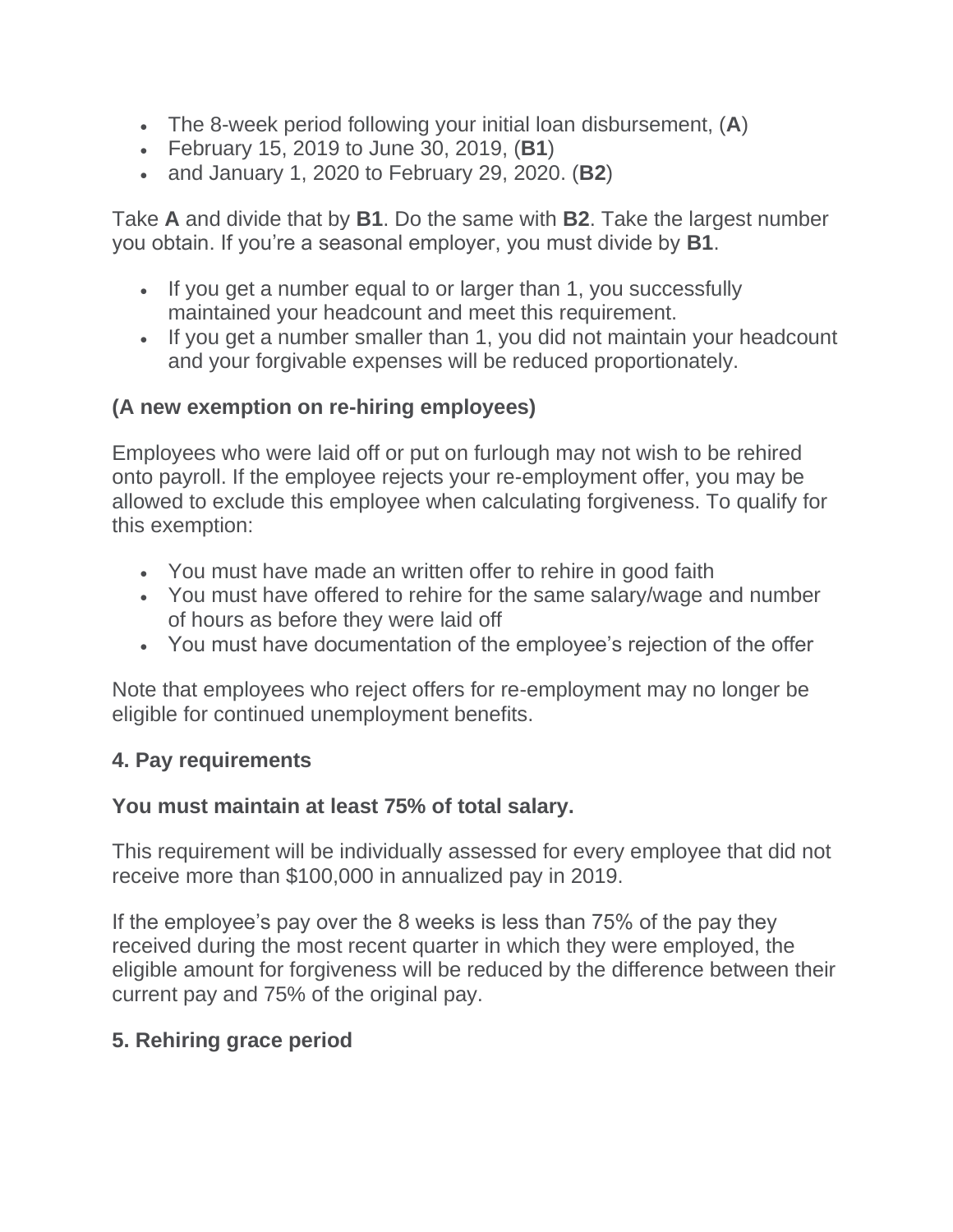You can rehire any staff that were laid off or put on furlough and reinstate any pay that was decreased by more than 25% to meet the requirements for forgiveness. You have until June 30th to do so.

If your eight-week forgiveness period ends before June 30, we believe you can still use the grace period if you reinstate headcount and/or pay. Just be sure to apply for forgiveness after June 30.

# **Reductions in your forgiveness amount (examples)**

Spending your PPP funds on the right things is straightforward enough. But things get more complicated when you don't keep your headcount and employee pay levels the same.

#### **Headcount reduction**

Let's say you have three employees and they each made \$3,000 per month, meaning your PPP loan amount was \$22,500 (3000 x 2.5). You had to lay them off in February due to COVID-19.

If you only hire back two out of the three employees, your workforce is 67% (two thirds) of your original headcount.

Over the eight weeks of the PPP period, you spend \$12,000 on your employees, and all your remaining funds on eligible expenses. However, nonpayroll expenses are limited to 25% of the loan amount (\$5,625). So \$17,625 is eligible for forgiveness, not the full \$22,500.

Furthermore, when it comes to calculating your forgivable amount, because your workforce is smaller, your forgivable amount is multiplied by 0.67. You would be able to have \$11,808.75 forgiven.

#### **Pay reduction**

Let's say you have three employees and they each made \$3,000 per month, meaning your PPP loan amount was \$22,500 (3000 x 2.5). You had to lay them off in February due to COVID-19.

You hire back all three of your employees, but you only pay them \$2,000 a month.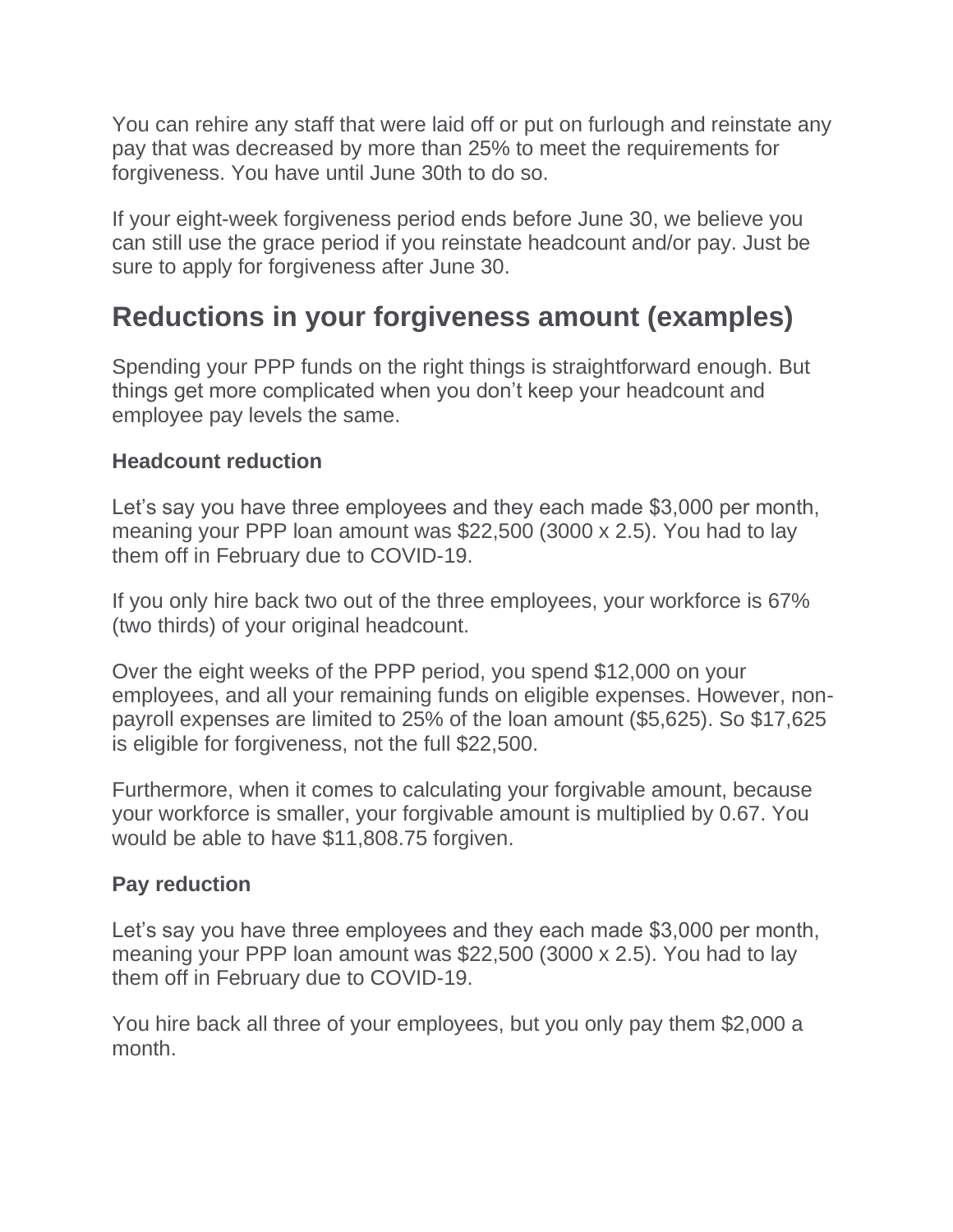Over the eight weeks of the PPP period, you spend \$12,000 on your employees, and all your remaining funds on eligible expenses. However, nonpayroll expenses are limited to 25% of the loan amount (\$5,625). So \$17,625 is eligible for forgiveness, not the full \$22,500.

When it comes to calculating your forgivable amount, we look at each employee's individual compensation. The 75% minimum salary is \$2,250, so you're paying each person \$250 less than that. \$250 would be deducted from the forgivable amount. Repeating that for each employee would result in a total of \$16,825 forgiven.

# **After the eight weeks: applying for loan forgiveness**

Applications for loan forgiveness will be processed by your lender. They'll provide you with instructions on where to apply

After you submit your application for forgiveness, your lender is required by law to provide you with a response within 60 days.

# **Recordkeeping and required documents for forgiveness**

These are the required documents you will need to collect to provide with your PPP forgiveness application. Your lender may have additional requirements.

- Documents verifying the number of full-time equivalent employees on payroll and their pay rates, for the periods used to verify you met the staffing and pay requirements:
- o Payroll reports from your payroll provider
- $\circ$  Payroll tax filings (Form 941)
- $\circ$  Income, payroll, and unemployment insurance filings from your state
- o Documents verifying any retirement and health insurance contributions Documents verifying your eligible interest, rent, and utility payments (canceled

checks, payment receipts, account statements)

If you're a sole proprietor, you can have eight weeks of the loan forgiven as a replacement for lost profit. But you'll need to provide documentation for the remaining two weeks worth of cash flow, proving you spent it on mortgage interest, rent, lease, and utility payments.